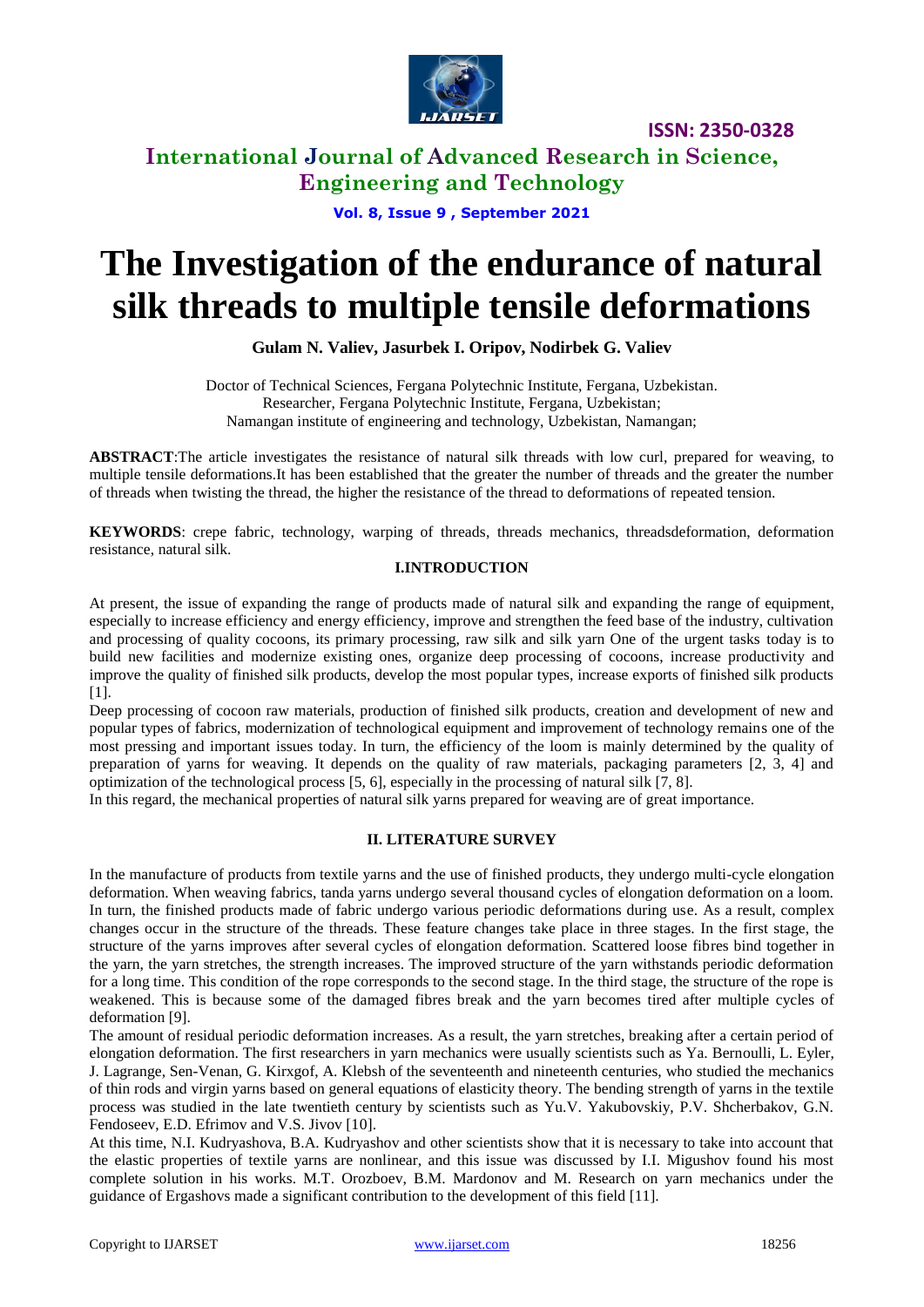

## **International Journal of Advanced Research in Science, Engineering and Technology**

### **Vol. 8, Issue 9 , September 2021**

It is known that in yarn mechanics two different yarns are used. 1- real yarn or yarn object, 2 - theoretical yarn or yarn model. A mechanical thread is a system of materials that have certain geometric dimensions and take the shape of an arbitrary geometric line under the action of an applied force. A real yarn is a physical body whose cross-sections are several times smaller than its length and can resist specific bending and twisting. Examples include textile yarns and fibres, wires, cables and ropes, and thin and flexible parts in machine parts. An ideal yarn is a material line that has no resistance to bending and twisting [12].

Maqsood M., Nawab Ya., Shaker Kh. have studied the effect of the type of weaving weave and the density of yarns in the fabric on the mechanical and operational properties of the fabric [13].

In the work of Yan Z., Yuyue CH., Hong L., the process of obtaining silk yarn consisting of two individual yarns twisted in different directions was studied, which is treated in a solution of calcium nitrate at 95 °C to form a corrugated 3-D structure [14].

X.T. Bobojonov studied semi-circular, single-cycle and multi-cycle deformations of yarns of different structures [15].

In the work of O.A. Axunbabaev, G.N. Valievs in the study of the deformation of tanda yarns on a loom, an analytical relationship of the increase in tension of tanda yarns as a result of the formation of "homuza" and the bonding of the back yarn to the tissue edge was obtained [16].

In U.B. Rajapova's work, the single-cycle elongation deformation of yarns spun from a mixture of modified nitron and cotton was studied, and the results obtained were found to be similar to those of unmodified yarns [17].

In B.B. Donyorov's dissertation, the qualitative indicators of multi-period deformation and abrasion resistance of chipped and modified yarns are studied [18].

### **III. METHODOLOGY**

Crepe fabrics made of natural silk include crepe de chine, crepe georgette, crepe waffle, crepe chiffon, crepe satin, feyeshin, crepe perizens. The use of highly baked yarns in the left and right directions as body or back yarns results in the formation of granules on the surface of the fabric after the finishing process. It is known that in crepe textures crepe yarns in right and left twists are applied at the same time. Typically, the fabric is woven in pairs in the direction of the twist, 2 threads in the right twist, 2 threads in the left twist [9].

Raw silk yarns are used as crepe in crepe de chine fabrics. In recent years, new types of crepe fabric and their production technologies have been created, consisting of low-twisted baked yarns as tanda yarns to increase the efficiency of the selection process, improve the physical and mechanical properties of tan yarns, create opportunities to use tanda monitors on the loom [ 20].

In this regard, it is of great importance to study the resistance of low-twisted natural silk yarns prepared for weaving to multi-period elongation deformation.

### **IV. EXPERIMENTAL RESULTS**

It is known that the multi-period deformation forces acting on materials are much less than the durability of the material in terms of quantity. But as a result of these forces being exposed many times over a long period of time, complex changes in the structure of the materials are formed and eroded. A pulsator laboratory instrument of the brand PN-5 (Fig. 1) was used to determine the resistance of multi-cycle elongation deformation of natural silk yarns with low twists prepared for weaving [10].

In this tool, the multi-period elongation of the threads is done by the sinusoidal law. When using the PN-5 tool, the tested yarn was fastened between the clamps and a static load was hung on the lower part of the yarn, which weighed 25% of the strength of the yarn [9].

2.33 tex x 2 and 2.33 tex x 4 twists prepared for weaving, non-twisted and 100 - 600 twists/meter twisted 2.33 tex x 2 and 2.33 tex x 4 Experiments were performed 24 times on each sample on 5 pulsator laboratory equipment and the results given in Table 1 below were obtained. Figure 2 shows the dependence of the resistance of natural silk yarns to multi-cycle elongation deformation on the number of twists.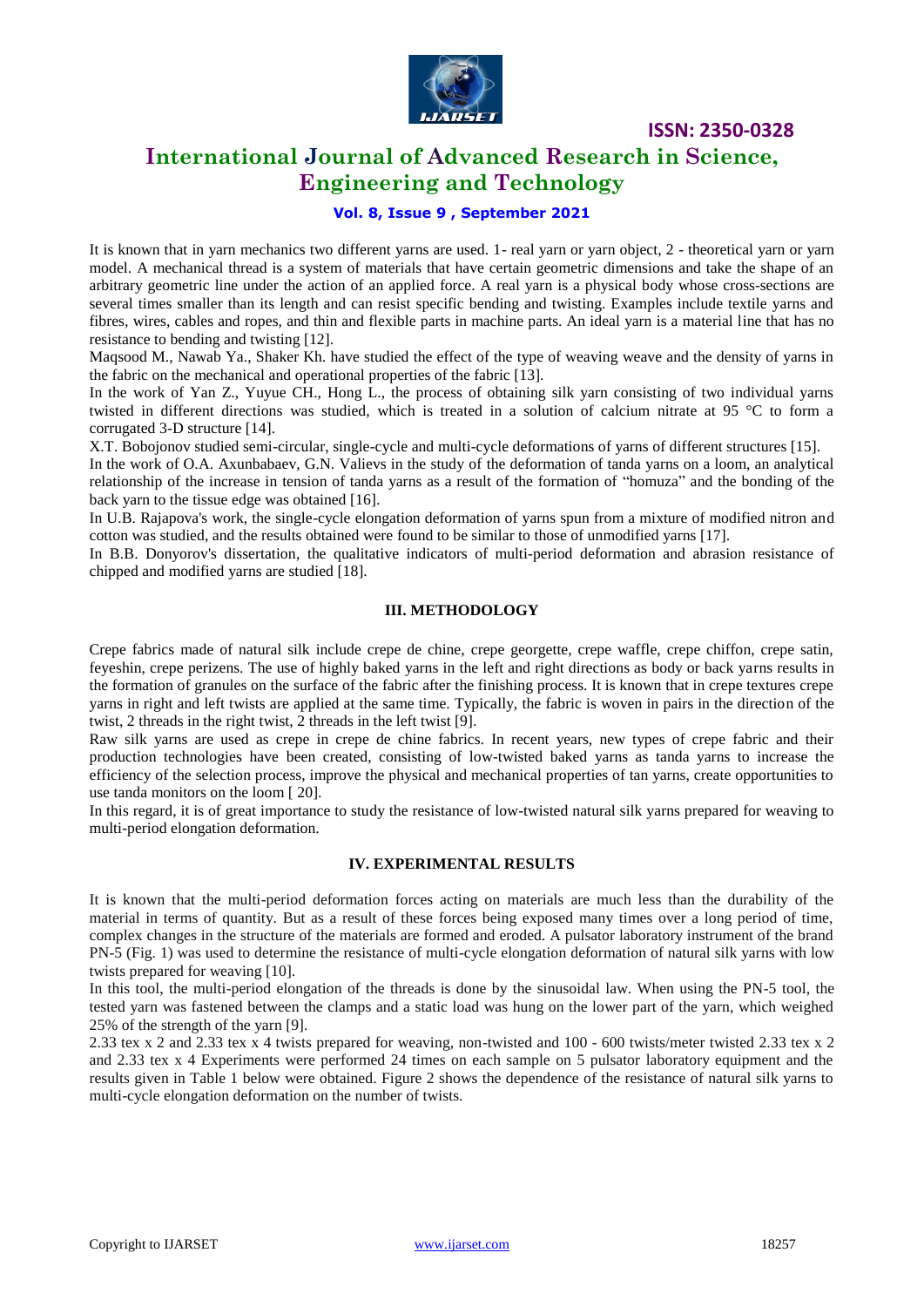

# **International Journal of Advanced Research in Science, Engineering and Technology**

**Vol. 8, Issue 9 , September 2021**



**Figure 1. The appearance of the PN-5 pulsator device**





| Tuoit II Baun Cycle clongunon uerorinumon residuntee of human urbini yurno |              |                      |                |                          |                |             |  |  |  |  |
|----------------------------------------------------------------------------|--------------|----------------------|----------------|--------------------------|----------------|-------------|--|--|--|--|
| $N_2$                                                                      | Options      | Number<br>of cycles, | Mean<br>square | Deviation<br>coefficient | Reliable error |             |  |  |  |  |
|                                                                            | (Samples)    | average              | deviation      |                          | Absolutely     | Relative, % |  |  |  |  |
| Immature yarns                                                             |              |                      |                |                          |                |             |  |  |  |  |
|                                                                            | 2,33x2       | 6336                 | 744            | 11.74                    | 307            | 4,85        |  |  |  |  |
|                                                                            | 2,33x4       | 8991                 | 1051           | 11,69                    | 434            | 4,83        |  |  |  |  |
| Two layers of hardened yarn                                                |              |                      |                |                          |                |             |  |  |  |  |
|                                                                            | (2,33x2)Z100 | 6559                 | 769            | 11,72                    | 317            | 4,84        |  |  |  |  |
| 2                                                                          | (2,33x2)Z200 | 6737                 | 802            | 11,9                     | 331            | 4,91        |  |  |  |  |
| 3                                                                          | (2,33x2)Z300 | 6940                 | 745            | 10,73                    | 308            | 4,43        |  |  |  |  |
| $\overline{4}$                                                             | (2,33x2)Z400 | 7270                 | 746            | 10,26                    | 308            | 4,24        |  |  |  |  |
| 5                                                                          | (2,33x2)Z500 | 7693                 | 599            | 7,78                     | 247            | 3,21        |  |  |  |  |

| Table 1. Multi-cycle elongation deformation resistance of natural silk yarns |  |
|------------------------------------------------------------------------------|--|
|------------------------------------------------------------------------------|--|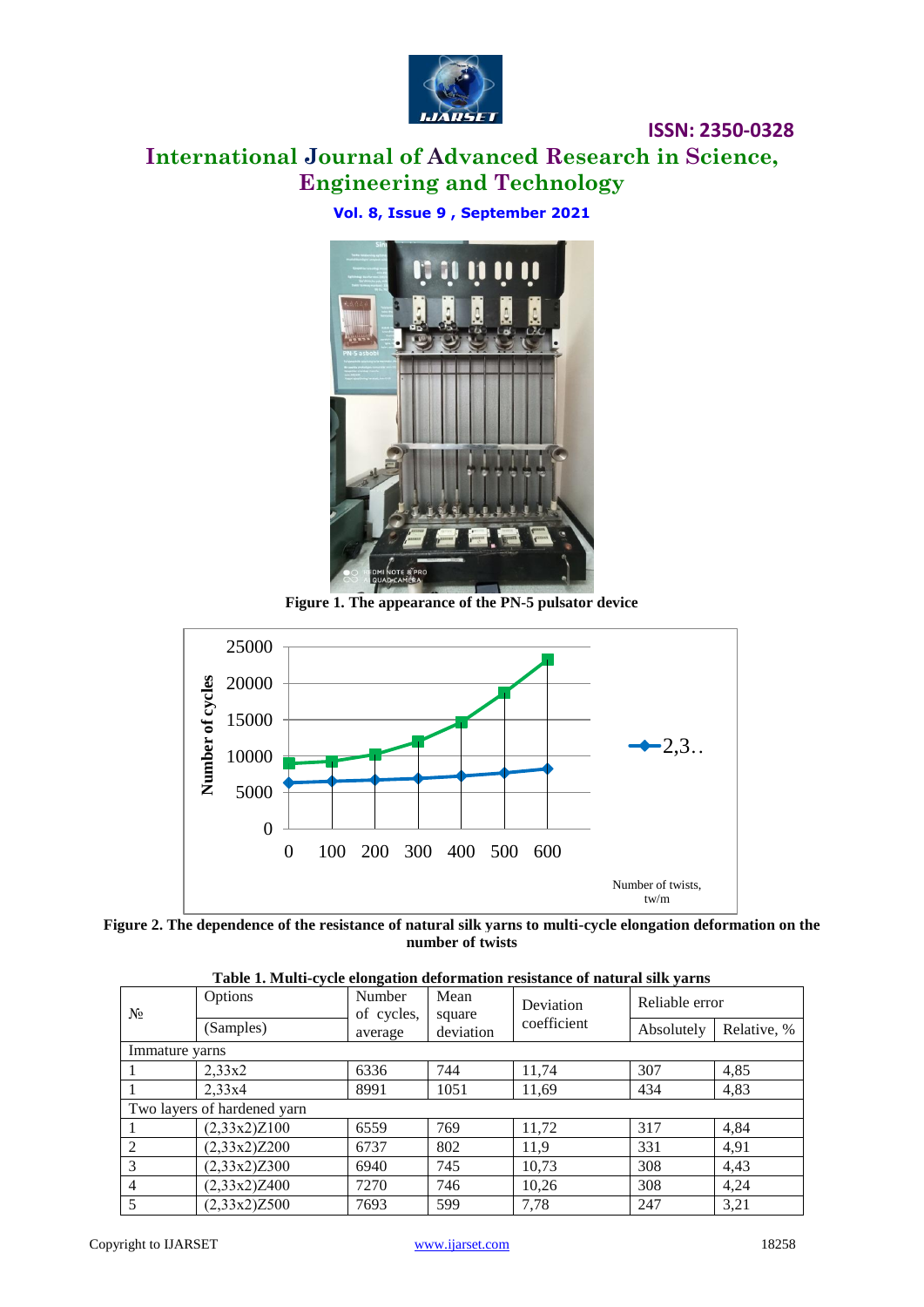

# **International Journal of Advanced Research in Science, Engineering and Technology**

| 6                                 | (2,33x2)Z600 | 8270  | 636  | 7.69  | 262  | 3,17 |  |  |  |  |
|-----------------------------------|--------------|-------|------|-------|------|------|--|--|--|--|
| Four layers of hardened filaments |              |       |      |       |      |      |  |  |  |  |
|                                   | (2,33x4)Z100 | 9300  | 1083 | 11,65 | 447  | 4,81 |  |  |  |  |
|                                   | (2,33x4)Z200 | 10237 | 906  | 8.85  | 3.74 | 3,65 |  |  |  |  |
|                                   | (2,33x4)Z300 | 12014 | 919  | 7,65  | 379  | 3,16 |  |  |  |  |
|                                   | (2,33x4)Z400 | 14672 | 1115 | 7,6   | 460  | 3.14 |  |  |  |  |
|                                   | (2,33x4)Z500 | 18742 | 1417 | 7,56  | 585  | 3,12 |  |  |  |  |
| 6                                 | (2,33x4)Z600 | 23285 | 2048 | 8,8   | 846  | 3,63 |  |  |  |  |

### **Vol. 8, Issue 9 , September 2021**

Analysis of the results obtained on the resistance of multi-cycle elongation deformation of low-twisted natural silk yarns prepared for weaving shows that when twisted yarns, their resistance to multi-cycle elongation deformation increases, and the higher the number of twists, the higher the resistance.Also, the higher the number of threads, the higher the resistance of the thread to multi-cycle elongation deformation, and the higher the number of twists, the faster the resistance of the thread.Four-layer yarns were found to have higher resistance to multi-cycle elongation than twolayer yarns.The obtained results can be applied in the enterprises of the silk industry.

#### **V.CONCLUSION AND FUTURE WORK**

1. The resistance of multi-cycle elongation deformation of low-twisted natural silk yarns prepared for weaving has been studied.

2. It was found that when twisted yarns, their resistance to long-term elongation deformation increases, with the greater the number of twists of the yarn, the higher the resistance.

3. The greater the number of threads, the higher the resistance of the thread to multi-cycle elongation deformation, and as the number of twists increases, the resistance of the thread increases rapidly.

4. The obtained results can be applied in the enterprises of the silk industry.

#### **REFERENCES**

- [1]. Valiev G. N., Oripov J. I., Mirzaxonov M. M. (2018). Some problems and solutions to increase work efficiency in the production of silk fabrics. Problems of increasing the efficiency of modern production and energy efficiency: a collection of materials of the international scientificpractical conference. Andijan Institute of Mechanical Engineering. pp. 306-309.
- [2]. Valiev, G.N. (2018). Analytical dependence of the pressure distribution of the cross winding on its base along the package axis for complex winding forms and the method for its determination. Proceedings of higher educational institutions. Textile Industry Technology, (3), 106-113.
- [3]. Valiev, G.N. (2015). Analytical dependence of the spatial distribution of the pressure of the cross-wound layer on its base as the package is formed. Physics of Fibrous Materials: Structure, Properties, High Technologies and Materials (SMARTEX), 1 (1-1), 212-216.
- [4]. Valiev, G.N. (2016). The theoretical dependence of the pressure distribution of the cross winding on its base as the package is formed. Physics of Fibrous Materials: Structure, Properties, High Technologies and Materials (SMARTEX), (1-1), 257-261.
- [5]. Valiev, G.N., Khomidov, V.O., &Turdiev, M. (2018). Method for determining the manufacturability of the thread tensioning devices of textile machines. Physics of fibrous materials: structure, properties, high technology and materials [Text]: a collection of articles. materials XXI Intern. scientific-practical Forum "SMARTEX-2018", September 26-28, 2018. – Ivanovo: IVGPU, 2018. – 304 p., 185.
- [6]. Valiev, G.N. (2014). Increasing the stability of the winding package of natural silk threads. In Design, technology and innovation in the textile and light industry (Innovation-2014) (pp. 101-105).
- [7]. Oripov, J. I., &Valiev, G. N. (2020). Investigation of the qualitative characteristics of raw silk of mechanical and automatic cocooning. Physics of Fibrous Materials: Structure, Properties, Science-Intensive Technologies and Materials (SMARTEX), (1), 84-87.
- [8]. Valiev, G.N. (2016). Spatial distribution of the angle of the rise of the winding turn of the winding package. In Design, technology and innovation in the textile and light industry (Innovation-2016) (pp. 36-40).
- [9]. Buzov, B.A., Alymenkova, N.D., & Petropavlovsky, D.G. (1991). Laboratory workshop on materials science of garment production. Moscow: Legprombytizdat, 432.
- [10]. Qulmetov M., Ochilov T., Abdulina F. (2009). Product quality assessment and management. Tashkent. p.282.
- [11]. Fedoseev, G.N. (2009). Applied mechanics of thread, fabric and knitwear. Vitebsk: VSTU.
- [12]. Abduvoxidov M. (2010). Yarn mechanics. Tashkent, TTESI. 236 p.
- [13]. Maqsood, M., Nawab, Y., Shaker, K., Umair, M., Ashraf, M., Baitab, D. M., ...&Shahid, S. (2016). Modelling the effect of weave structure and fabric thread density on mechanical and comfort properties of woven fabrics. *Autex research journal*, *16*(3), 160-64.
- [14]. Zhang, Y., Chen, Y., & Lin, H. (2015). Structural characterizations of three-dimensional crimped silk yarns. *Thermal Science*, *19*(4), 1337- 1340.
- [15]. Bobojanov X.T.(2019). Improving deformation properties of the yarn and improving the competitiveness of the product by optimizing the parameters of spinning machines: Doctor of Technical Sciences dis. abstracts. Namangan: p.61.
- [16]. Akhunbabaev O.A., Valiev G. N.(2020). Analytical dependence of the base thread tension increase on the weaving machine. International Journal of Advanced Research in Science, Engineering and Technology (IJARSET). 7(12), pp.16126-16133.